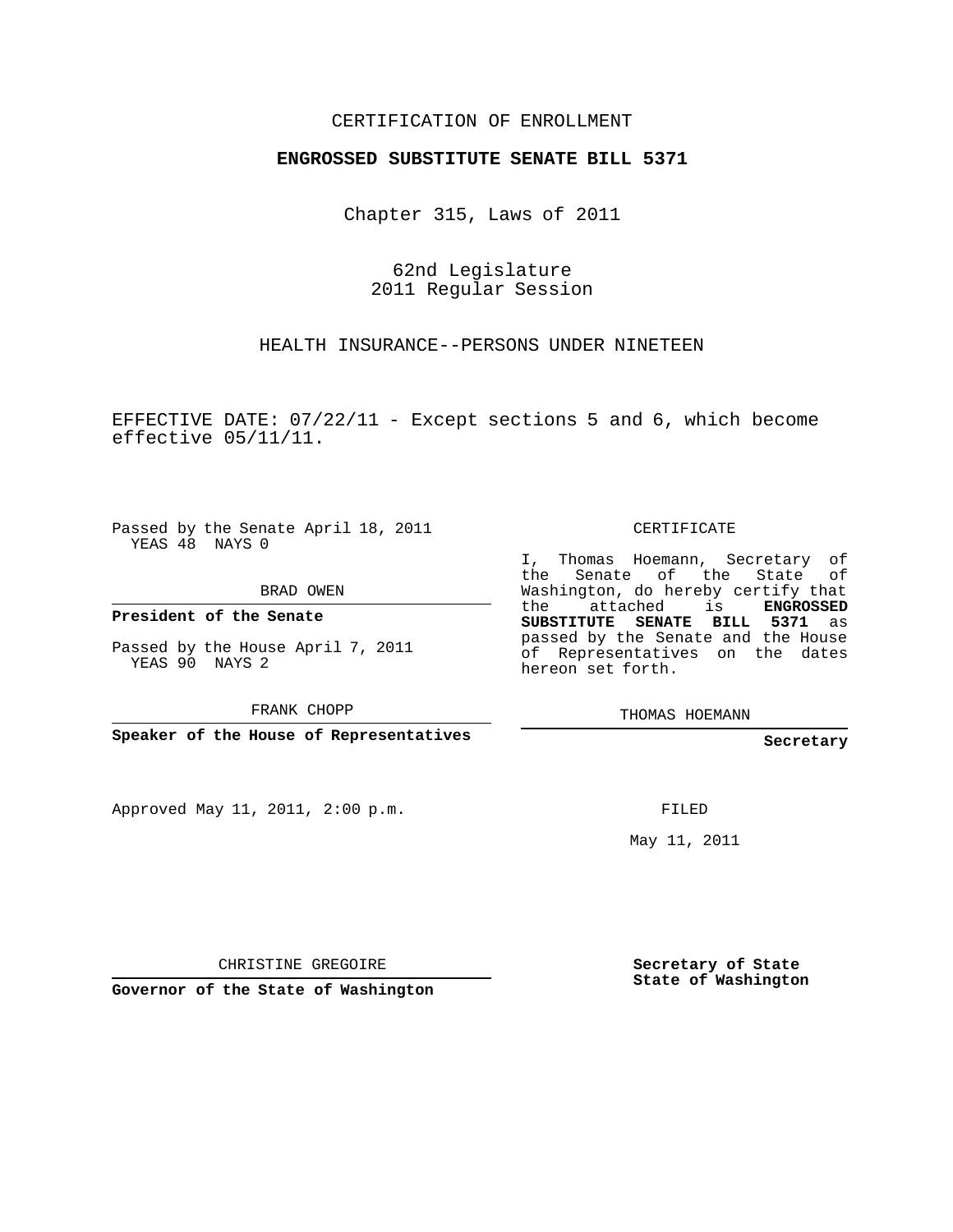## **ENGROSSED SUBSTITUTE SENATE BILL 5371** \_\_\_\_\_\_\_\_\_\_\_\_\_\_\_\_\_\_\_\_\_\_\_\_\_\_\_\_\_\_\_\_\_\_\_\_\_\_\_\_\_\_\_\_\_

\_\_\_\_\_\_\_\_\_\_\_\_\_\_\_\_\_\_\_\_\_\_\_\_\_\_\_\_\_\_\_\_\_\_\_\_\_\_\_\_\_\_\_\_\_

AS AMENDED BY THE HOUSE

Passed Legislature - 2011 Regular Session

## **State of Washington 62nd Legislature 2011 Regular Session**

**By** Senate Health & Long-Term Care (originally sponsored by Senators Keiser and Conway)

READ FIRST TIME 02/08/11.

 AN ACT Relating to guaranteed issue health insurance for persons under age nineteen; amending RCW 48.43.012 and 48.41.100; reenacting and amending RCW 48.43.005 and 48.41.110; adding a new section to chapter 48.43 RCW; creating a new section; and declaring an emergency.

BE IT ENACTED BY THE LEGISLATURE OF THE STATE OF WASHINGTON:

 NEW SECTION. **Sec. 1.** The federal patient protection and affordable care act (P.L. 111-148) prohibits insurance carriers from applying preexisting condition limitations for persons under age nineteen, beginning on or after September 23, 2010. The guidance from the United States department of health and human services provides some direction for the implementation of the new policy requirement, and the office of the insurance commissioner further clarified open enrollment requirements to help prevent disruption in the individual health insurance marketplace. It is the intent of this act to:

 (1) Maintain access to individual plan options for persons under 16 age nineteen; and

 (2) Provide clarity for the establishment of open enrollment and special open enrollment periods that balance access to guaranteed issue coverage with efforts that protect market stability.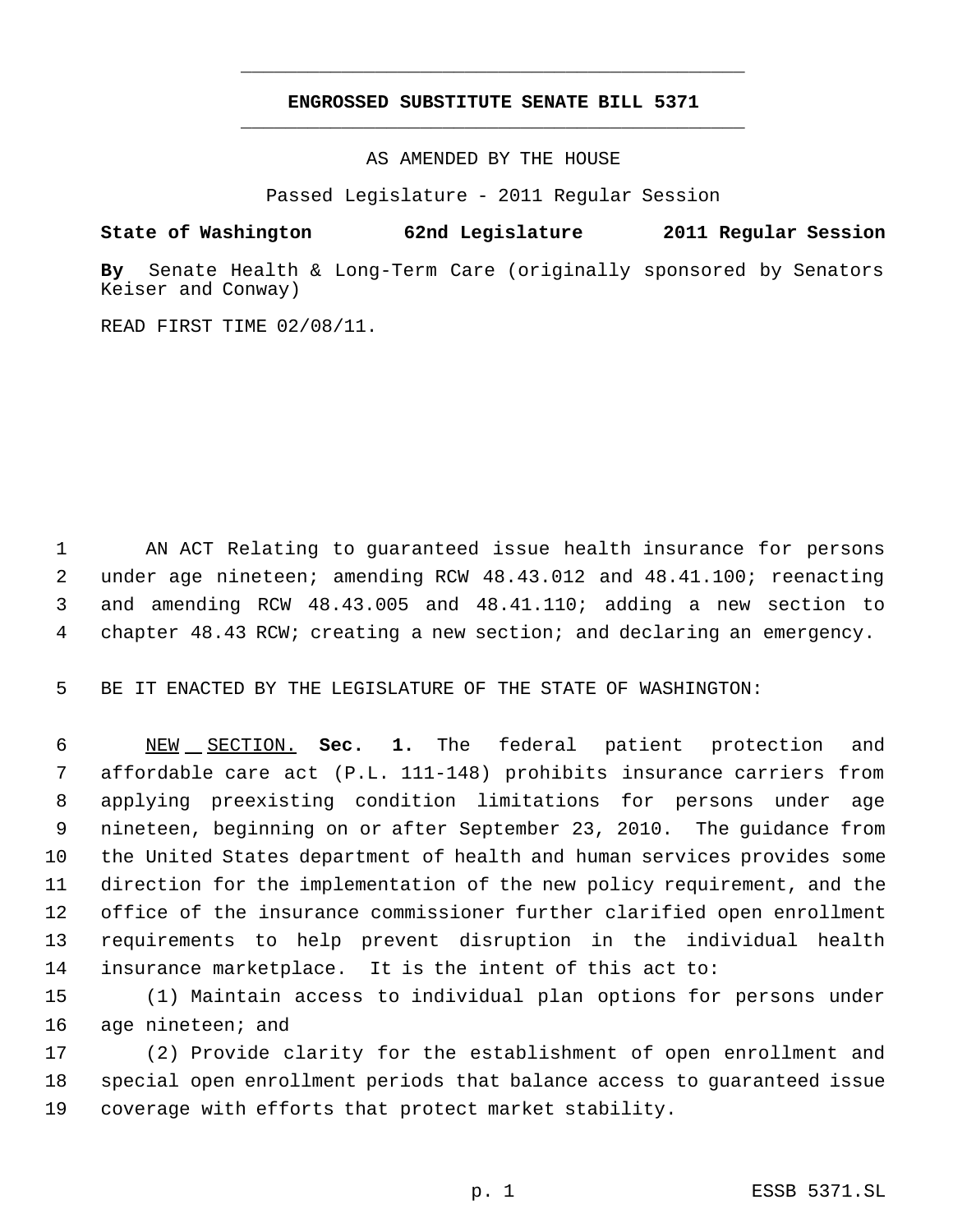**Sec. 2.** RCW 48.43.005 and 2010 c 292 s 1 are each reenacted and amended to read as follows:

 Unless otherwise specifically provided, the definitions in this section apply throughout this chapter.

 (1) "Adjusted community rate" means the rating method used to establish the premium for health plans adjusted to reflect actuarially demonstrated differences in utilization or cost attributable to geographic region, age, family size, and use of wellness activities.

 (2) "Applicant" means a person who applies for enrollment in an 10 individual health plan as the subscriber or an enrollee, or the 11 dependent or spouse of a subscriber or enrollee.

 (3) "Basic health plan" means the plan described under chapter 70.47 RCW, as revised from time to time.

14 ( $(\langle 3 \rangle)$ ) (4) "Basic health plan model plan" means a health plan as required in RCW 70.47.060(2)(e).

 $((+4))$  (5) "Basic health plan services" means that schedule of covered health services, including the description of how those benefits are to be administered, that are required to be delivered to an enrollee under the basic health plan, as revised from time to time.

20  $((+5))$   $(6)$  "Catastrophic health plan" means:

 (a) In the case of a contract, agreement, or policy covering a single enrollee, a health benefit plan requiring a calendar year deductible of, at a minimum, one thousand seven hundred fifty dollars and an annual out-of-pocket expense required to be paid under the plan (other than for premiums) for covered benefits of at least three thousand five hundred dollars, both amounts to be adjusted annually by 27 the insurance commissioner; and

 (b) In the case of a contract, agreement, or policy covering more than one enrollee, a health benefit plan requiring a calendar year deductible of, at a minimum, three thousand five hundred dollars and an annual out-of-pocket expense required to be paid under the plan (other than for premiums) for covered benefits of at least six thousand dollars, both amounts to be adjusted annually by the insurance commissioner; or

 (c) Any health benefit plan that provides benefits for hospital inpatient and outpatient services, professional and prescription drugs provided in conjunction with such hospital inpatient and outpatient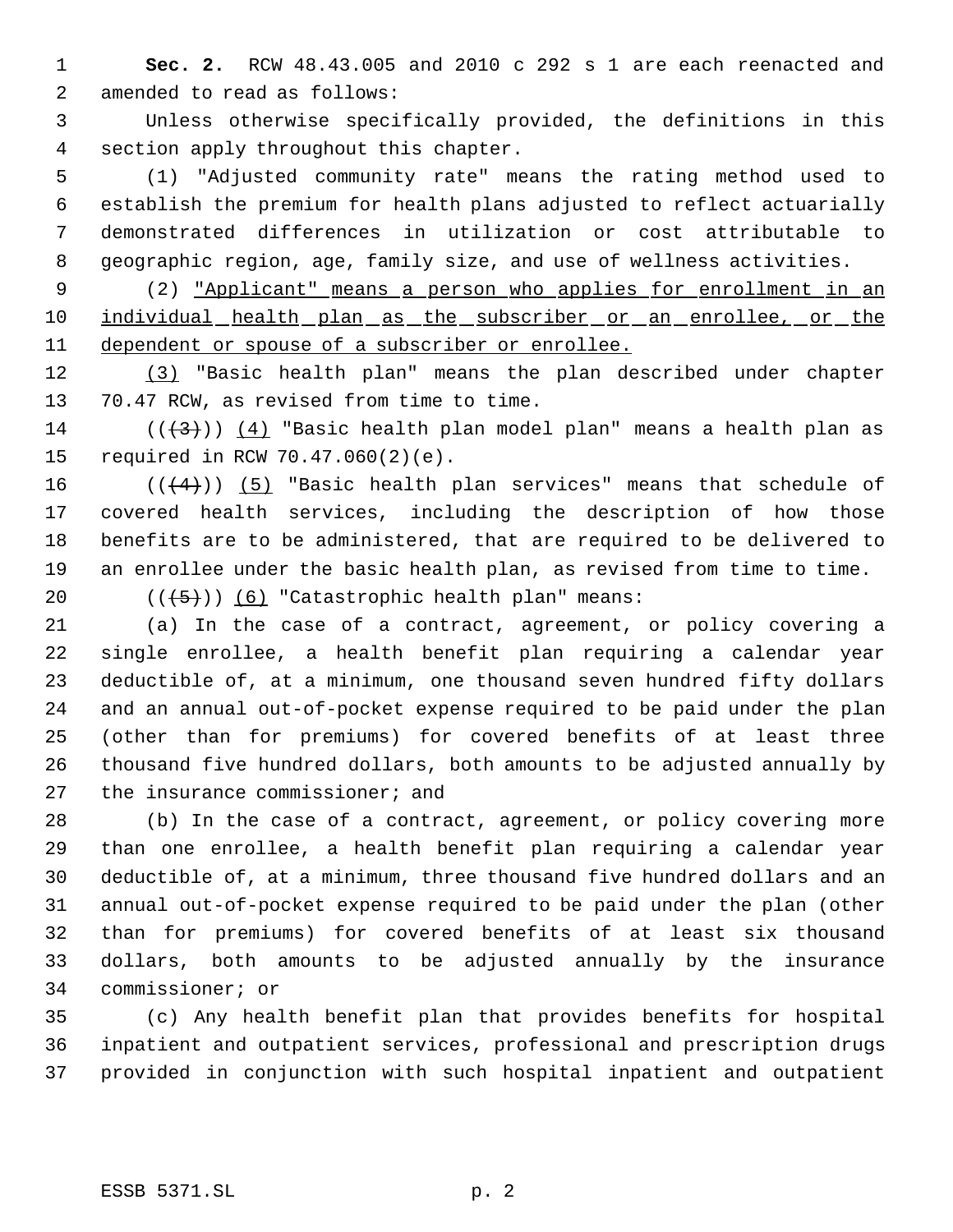services, and excludes or substantially limits outpatient physician services and those services usually provided in an office setting.

 In July 2008, and in each July thereafter, the insurance commissioner shall adjust the minimum deductible and out-of-pocket expense required for a plan to qualify as a catastrophic plan to reflect the percentage change in the consumer price index for medical care for a preceding twelve months, as determined by the United States department of labor. The adjusted amount shall apply on the following January 1st.

 $((+6))$   $(7)$  "Certification" means a determination by a review organization that an admission, extension of stay, or other health care service or procedure has been reviewed and, based on the information provided, meets the clinical requirements for medical necessity, appropriateness, level of care, or effectiveness under the auspices of the applicable health benefit plan.

16  $((+7))$   $(8)$  "Concurrent review" means utilization review conducted during a patient's hospital stay or course of treatment.

 $((+8))$   $(9)$  "Covered person" or "enrollee" means a person covered by a health plan including an enrollee, subscriber, policyholder, beneficiary of a group plan, or individual covered by any other health plan.

22  $((+9))$   $(10)$  "Dependent" means, at a minimum, the enrollee's legal spouse and unmarried dependent children who qualify for coverage under the enrollee's health benefit plan.

 (( $(10)$ )) (11) "Emergency medical condition" means the emergent and acute onset of a symptom or symptoms, including severe pain, that would lead a prudent layperson acting reasonably to believe that a health condition exists that requires immediate medical attention, if failure to provide medical attention would result in serious impairment to bodily functions or serious dysfunction of a bodily organ or part, or would place the person's health in serious jeopardy.

32  $((+11))$   $(12)$  "Emergency services" means otherwise covered health care services medically necessary to evaluate and treat an emergency medical condition, provided in a hospital emergency department.

35  $((+12))$   $(13)$  "Employee" has the same meaning given to the term, as of January 1, 2008, under section 3(6) of the federal employee retirement income security act of 1974.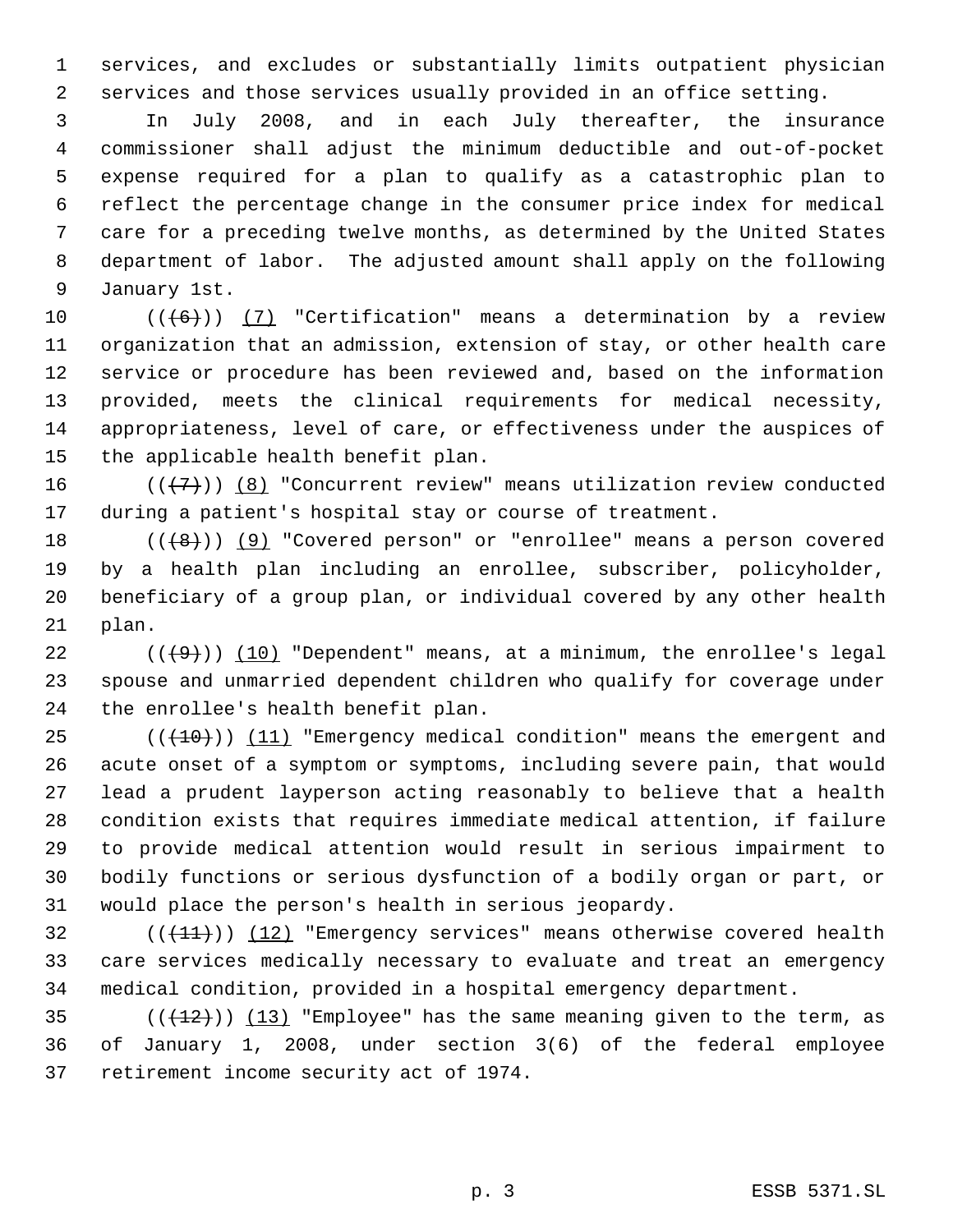1 (( $\left(\frac{13}{13}\right)$ ) (14) "Enrollee point-of-service cost-sharing" means amounts paid to health carriers directly providing services, health care providers, or health care facilities by enrollees and may include copayments, coinsurance, or deductibles.

5 (( $(14)$ )) (15) "Grievance" means a written complaint submitted by or on behalf of a covered person regarding: (a) Denial of payment for medical services or nonprovision of medical services included in the covered person's health benefit plan, or (b) service delivery issues other than denial of payment for medical services or nonprovision of medical services, including dissatisfaction with medical care, waiting time for medical services, provider or staff attitude or demeanor, or dissatisfaction with service provided by the health carrier.

13 (((15))) (16) "Health care facility" or "facility" means hospices licensed under chapter 70.127 RCW, hospitals licensed under chapter 70.41 RCW, rural health care facilities as defined in RCW 70.175.020, psychiatric hospitals licensed under chapter 71.12 RCW, nursing homes licensed under chapter 18.51 RCW, community mental health centers licensed under chapter 71.05 or 71.24 RCW, kidney disease treatment centers licensed under chapter 70.41 RCW, ambulatory diagnostic, treatment, or surgical facilities licensed under chapter 70.41 RCW, drug and alcohol treatment facilities licensed under chapter 70.96A RCW, and home health agencies licensed under chapter 70.127 RCW, and includes such facilities if owned and operated by a political subdivision or instrumentality of the state and such other facilities as required by federal law and implementing regulations.

26  $((+16))$   $(17)$  "Health care provider" or "provider" means:

 (a) A person regulated under Title 18 or chapter 70.127 RCW, to practice health or health-related services or otherwise practicing health care services in this state consistent with state law; or

 (b) An employee or agent of a person described in (a) of this subsection, acting in the course and scope of his or her employment.

32  $((+17))$  (18) "Health care service" means that service offered or provided by health care facilities and health care providers relating to the prevention, cure, or treatment of illness, injury, or disease.

35  $((+18))$   $(19)$  "Health carrier" or "carrier" means a disability insurer regulated under chapter 48.20 or 48.21 RCW, a health care service contractor as defined in RCW 48.44.010, or a health maintenance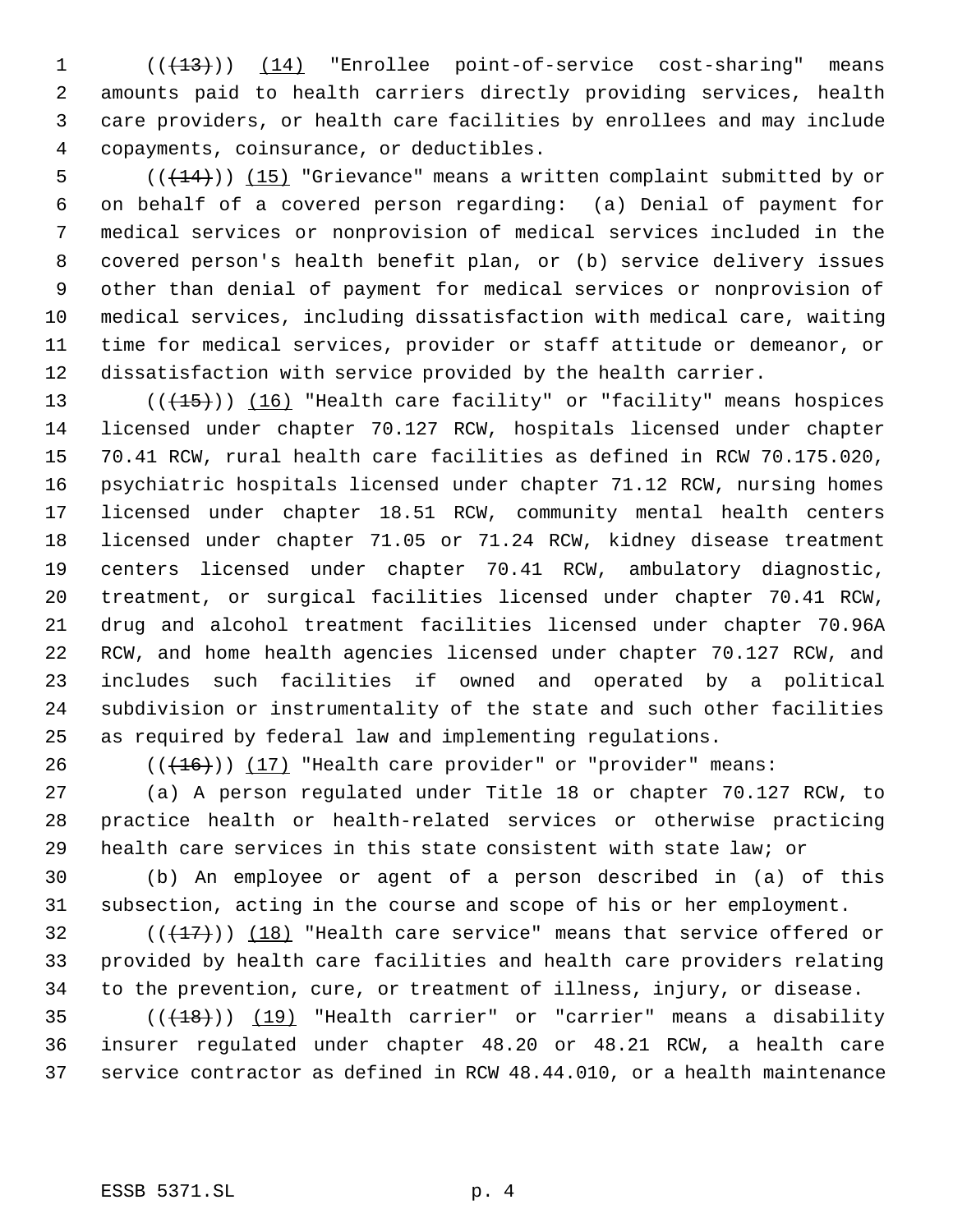1 organization as defined in RCW 48.46.020, and includes "issuers" as 2 that term is used in the patient protection and affordable care act (P.L. 111-148). 4 (( $(19)$ )) (20) "Health plan" or "health benefit plan" means any policy, contract, or agreement offered by a health carrier to provide, arrange, reimburse, or pay for health care services except the following: (a) Long-term care insurance governed by chapter 48.84 or 48.83 RCW; (b) Medicare supplemental health insurance governed by chapter 48.66 RCW; (c) Coverage supplemental to the coverage provided under chapter 55, Title 10, United States Code; (d) Limited health care services offered by limited health care service contractors in accordance with RCW 48.44.035; (e) Disability income; (f) Coverage incidental to a property/casualty liability insurance policy such as automobile personal injury protection coverage and homeowner guest medical; (g) Workers' compensation coverage; 21 (h) Accident only coverage; (i) Specified disease or illness-triggered fixed payment insurance, hospital confinement fixed payment insurance, or other fixed payment insurance offered as an independent, noncoordinated benefit; (j) Employer-sponsored self-funded health plans; (k) Dental only and vision only coverage; and (l) Plans deemed by the insurance commissioner to have a short-term limited purpose or duration, or to be a student-only plan that is guaranteed renewable while the covered person is enrolled as a regular full-time undergraduate or graduate student at an accredited higher education institution, after a written request for such classification by the carrier and subsequent written approval by the insurance commissioner. ( $(\overline{+20})$ )  $(21)$  "Material modification" means a change in the actuarial value of the health plan as modified of more than five percent but less than fifteen percent. ( $(\frac{21}{2})$ ) (22) "Open enrollment" means a period of time as defined 38 in rule to be held at the same time each year, during which applicants

p. 5 ESSB 5371.SL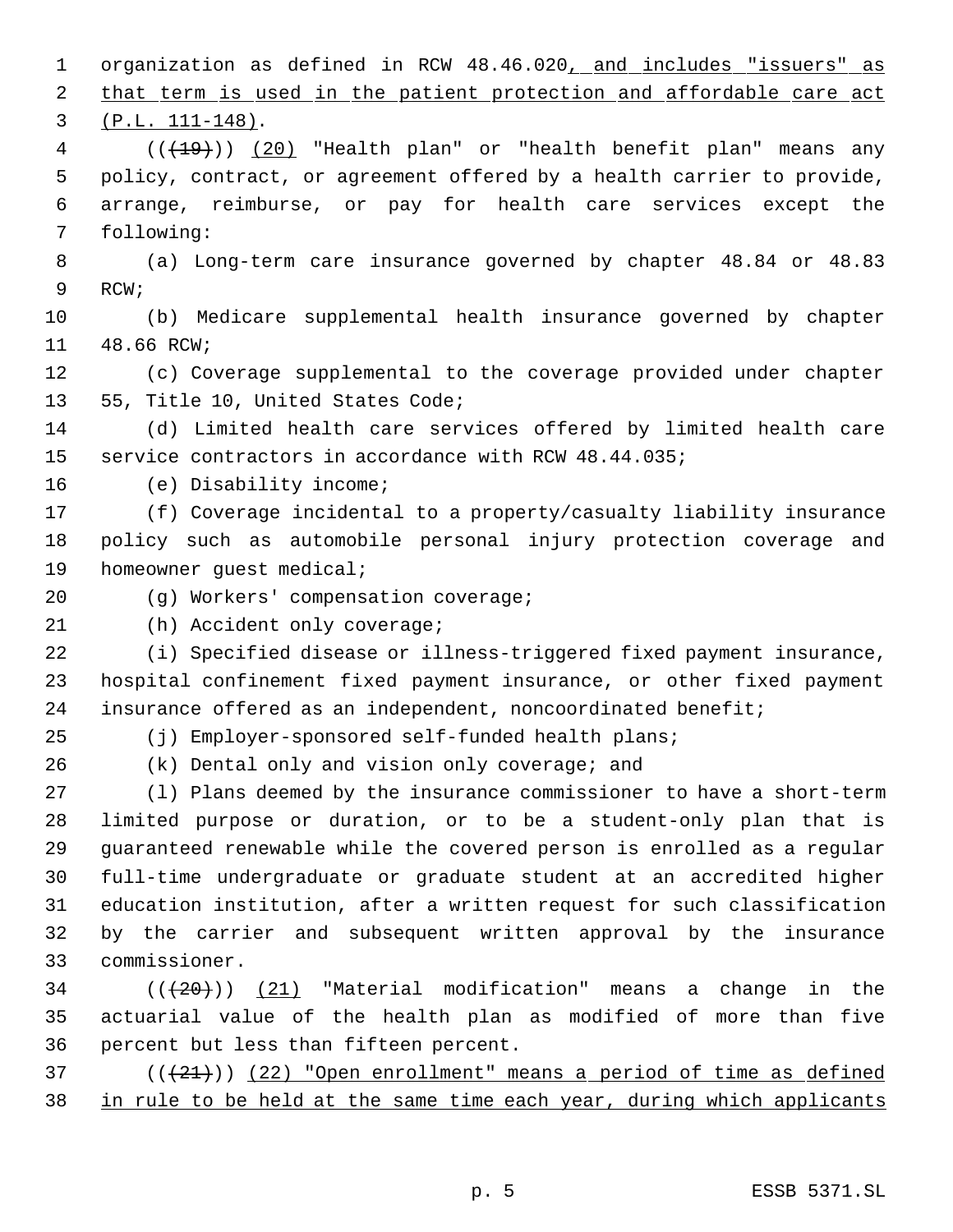may enroll in a carrier's individual health benefit plan without being subject to health screening or otherwise required to provide evidence of insurability as a condition for enrollment.

 (23) "Preexisting condition" means any medical condition, illness, or injury that existed any time prior to the effective date of coverage.

 (((22))) (24) "Premium" means all sums charged, received, or deposited by a health carrier as consideration for a health plan or the continuance of a health plan. Any assessment or any "membership," "policy," "contract," "service," or similar fee or charge made by a health carrier in consideration for a health plan is deemed part of the premium. "Premium" shall not include amounts paid as enrollee point-of-service cost-sharing.

14 ( $(\frac{23}{2})$ ) (25) "Review organization" means a disability insurer regulated under chapter 48.20 or 48.21 RCW, health care service contractor as defined in RCW 48.44.010, or health maintenance organization as defined in RCW 48.46.020, and entities affiliated with, under contract with, or acting on behalf of a health carrier to perform a utilization review.

 $((+24))$   $(26)$  "Small employer" or "small group" means any person, firm, corporation, partnership, association, political subdivision, sole proprietor, or self-employed individual that is actively engaged in business that employed an average of at least one but no more than fifty employees, during the previous calendar year and employed at least one employee on the first day of the plan year, is not formed primarily for purposes of buying health insurance, and in which a bona fide employer-employee relationship exists. In determining the number of employees, companies that are affiliated companies, or that are eligible to file a combined tax return for purposes of taxation by this state, shall be considered an employer. Subsequent to the issuance of a health plan to a small employer and for the purpose of determining eligibility, the size of a small employer shall be determined annually. Except as otherwise specifically provided, a small employer shall continue to be considered a small employer until the plan anniversary following the date the small employer no longer meets the requirements of this definition. A self-employed individual or sole proprietor who is covered as a group of one must also: (a) Have been employed by the same small employer or small group for at least twelve months prior to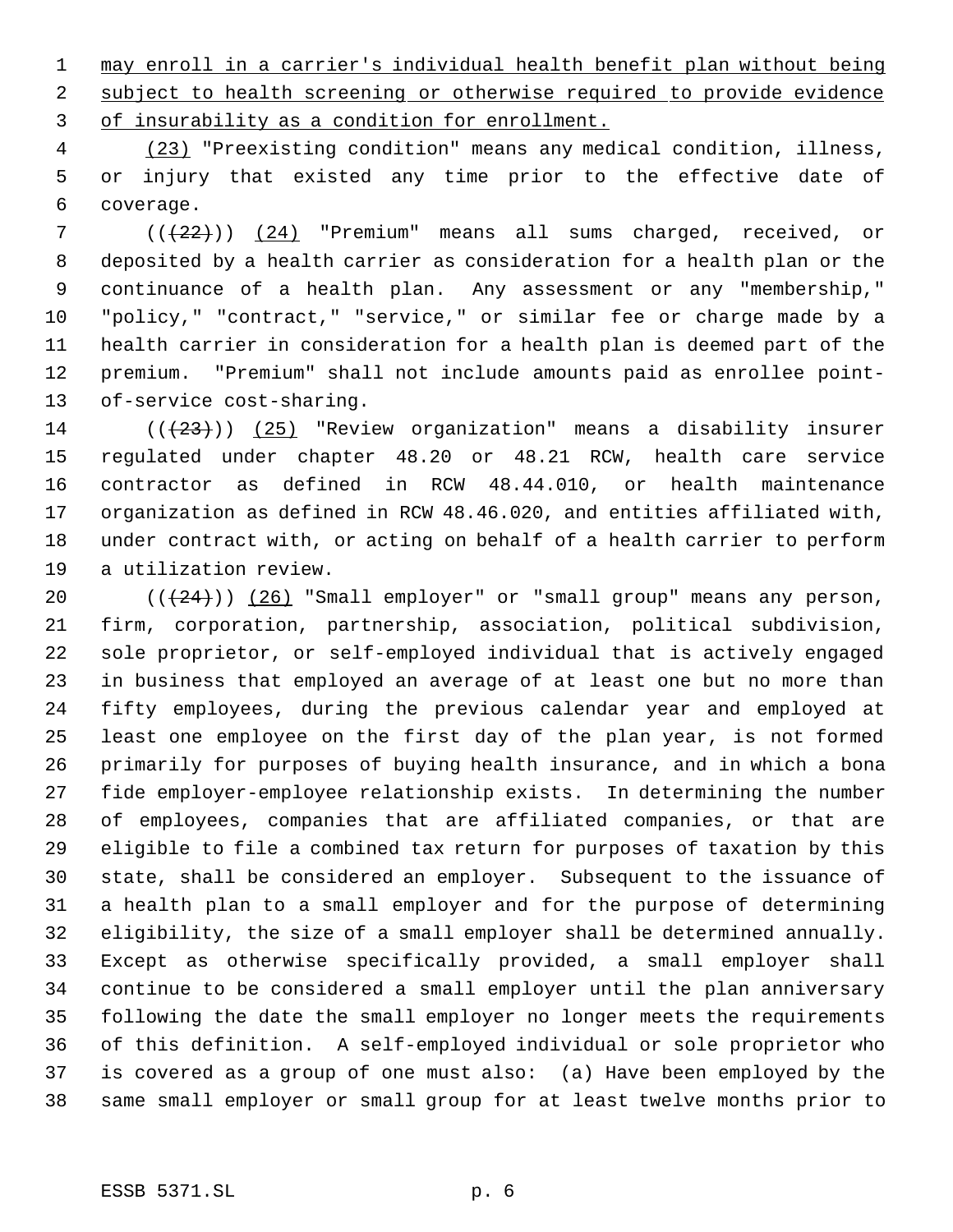application for small group coverage, and (b) verify that he or she derived at least seventy-five percent of his or her income from a trade or business through which the individual or sole proprietor has attempted to earn taxable income and for which he or she has filed the appropriate internal revenue service form 1040, schedule C or F, for the previous taxable year, except a self-employed individual or sole proprietor in an agricultural trade or business, must have derived at least fifty-one percent of his or her income from the trade or business through which the individual or sole proprietor has attempted to earn taxable income and for which he or she has filed the appropriate internal revenue service form 1040, for the previous taxable year.

12 (( $(25)$ )) (27) "Special enrollment" means a defined period of time 13 of not less than thirty-one days, triggered by a specific qualifying event experienced by the applicant, during which applicants may enroll 15 in the carrier's individual health benefit plan without being subject 16 to health screening or otherwise required to provide evidence of 17 insurability as a condition for enrollment.

 (28) "Standard health questionnaire" means the standard health questionnaire designated under chapter 48.41 RCW.

 (29) "Utilization review" means the prospective, concurrent, or retrospective assessment of the necessity and appropriateness of the allocation of health care resources and services of a provider or facility, given or proposed to be given to an enrollee or group of enrollees.

 (( $(26)$ )) (30) "Wellness activity" means an explicit program of an activity consistent with department of health guidelines, such as, smoking cessation, injury and accident prevention, reduction of alcohol misuse, appropriate weight reduction, exercise, automobile and motorcycle safety, blood cholesterol reduction, and nutrition education for the purpose of improving enrollee health status and reducing health service costs.

 **Sec. 3.** RCW 48.43.012 and 2001 c 196 s 6 are each amended to read as follows:

 (1) No carrier may reject an individual for an individual health benefit plan based upon preexisting conditions of the individual except as provided in RCW 48.43.018.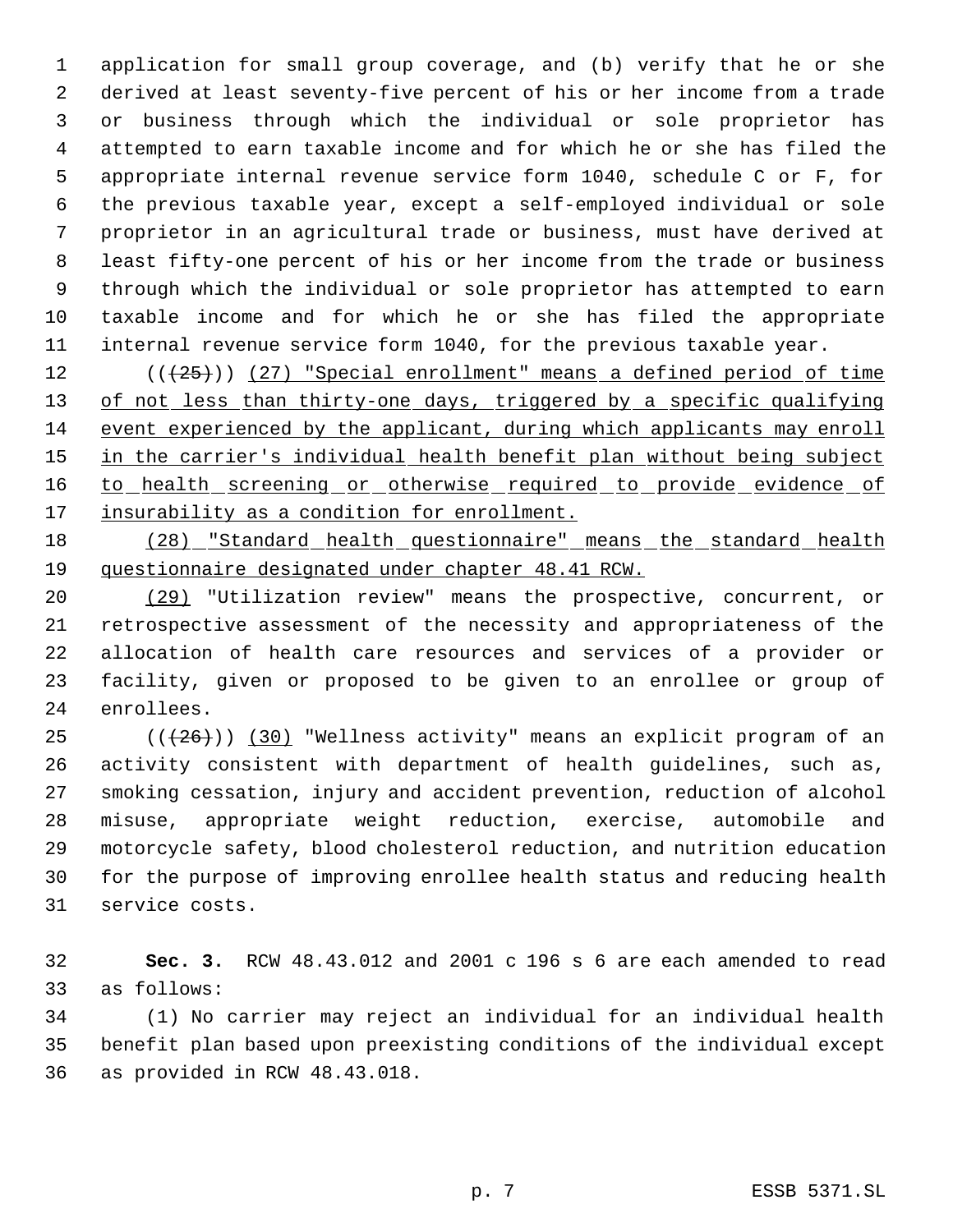(2) No carrier may deny, exclude, or otherwise limit coverage for an individual's preexisting health conditions except as provided in this section.

 (3) For an individual health benefit plan originally issued on or after March 23, 2000, preexisting condition waiting periods imposed upon a person enrolling in an individual health benefit plan shall be no more than nine months for a preexisting condition for which medical advice was given, for which a health care provider recommended or provided treatment, or for which a prudent layperson would have sought advice or treatment, within six months prior to the effective date of the plan. No carrier may impose a preexisting condition waiting period on an individual health benefit plan issued to an eligible individual as defined in section 2741(b) of the federal health insurance portability and accountability act of 1996 (42 U.S.C. 300gg-41(b)).

 (4) Individual health benefit plan preexisting condition waiting periods shall not apply to prenatal care services.

 (5) No carrier may avoid the requirements of this section through the creation of a new rate classification or the modification of an existing rate classification. A new or changed rate classification will be deemed an attempt to avoid the provisions of this section if the new or changed classification would substantially discourage applications for coverage from individuals who are higher than average health risks. These provisions apply only to individuals who are Washington residents.

 (6) For any person under age nineteen applying for coverage as 26 allowed by section 4(1) of this act or enrolled in a health benefit plan subject to sections 1201 and 10103 of the patient protection and affordable care act (P.L. 111-148) that is not a grandfathered health plan in the individual market, a carrier must not impose a preexisting condition exclusion or waiting period or other limitations on benefits or enrollment due to a preexisting condition.

 NEW SECTION. **Sec. 4.** A new section is added to chapter 48.43 RCW to read as follows:

 (1) The commissioner shall adopt rules establishing and implementing requirements for the open enrollment periods and special enrollment periods that carriers must follow for individual health benefit plans and enrollment of persons under age nineteen.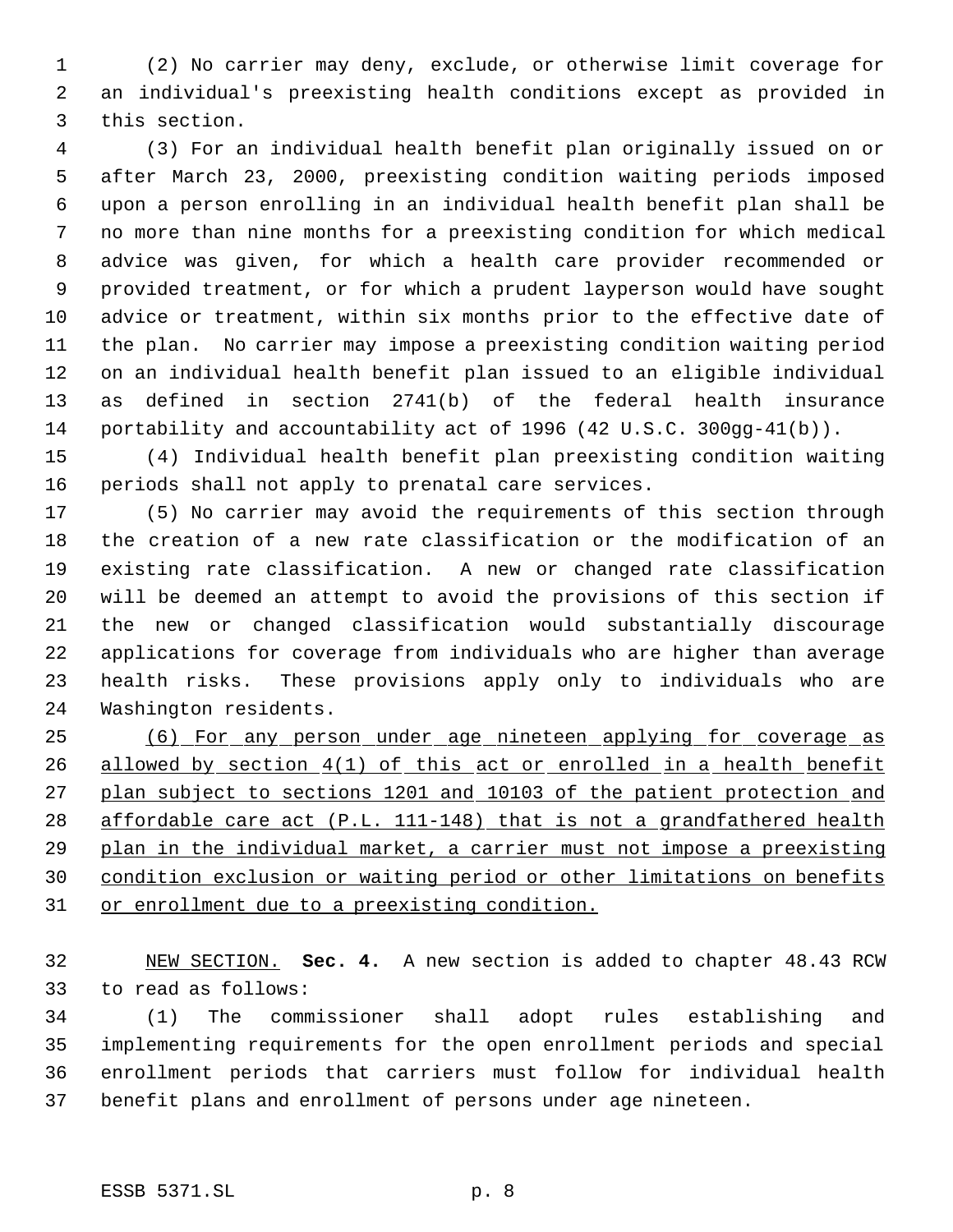(2) The commissioner shall monitor the sale of individual health benefit plans and if a carrier refuses to sell guaranteed issue policies to persons under age nineteen in compliance with rules adopted by the commissioner pursuant to subsection (1) of this section, the commissioner may levy fines or suspend or revoke a certificate of authority as provided in chapter 48.05 RCW.

 **Sec. 5.** RCW 48.41.100 and 2009 c 555 s 3 are each amended to read as follows:

 (1)(a) The following persons who are residents of this state are eligible for pool coverage:

 (i) Any person who provides evidence of a carrier's decision not to accept him or her for enrollment in an individual health benefit plan as defined in RCW 48.43.005 based upon, and within ninety days of the receipt of, the results of the standard health questionnaire designated by the board and administered by health carriers under RCW 48.43.018;

 (ii) Any person who continues to be eligible for pool coverage based upon the results of the standard health questionnaire designated by the board and administered by the pool administrator pursuant to subsection (3) of this section;

 (iii) Any person who resides in a county of the state where no carrier or insurer eligible under chapter 48.15 RCW offers to the public an individual health benefit plan other than a catastrophic health plan as defined in RCW 48.43.005 at the time of application to 24 the pool, and who makes direct application to the pool;

 (iv) Any person becoming eligible for medicare before August 1, 2009, who provides evidence of (A) a rejection for medical reasons, (B) a requirement of restrictive riders, (C) an up-rated premium, (D) a preexisting conditions limitation, or (E) lack of access to or for a comprehensive medicare supplemental insurance policy under chapter 48.66 RCW, the effect of any of which is to substantially reduce coverage from that received by a person considered a standard risk by at least one member within six months of the date of application; ((and))

 (v) Any person becoming eligible for medicare on or after August 1, 2009, who does not have access to a reasonable choice of comprehensive medicare part C plans, as defined in (b) of this subsection, and who provides evidence of (A) a rejection for medical reasons, (B) a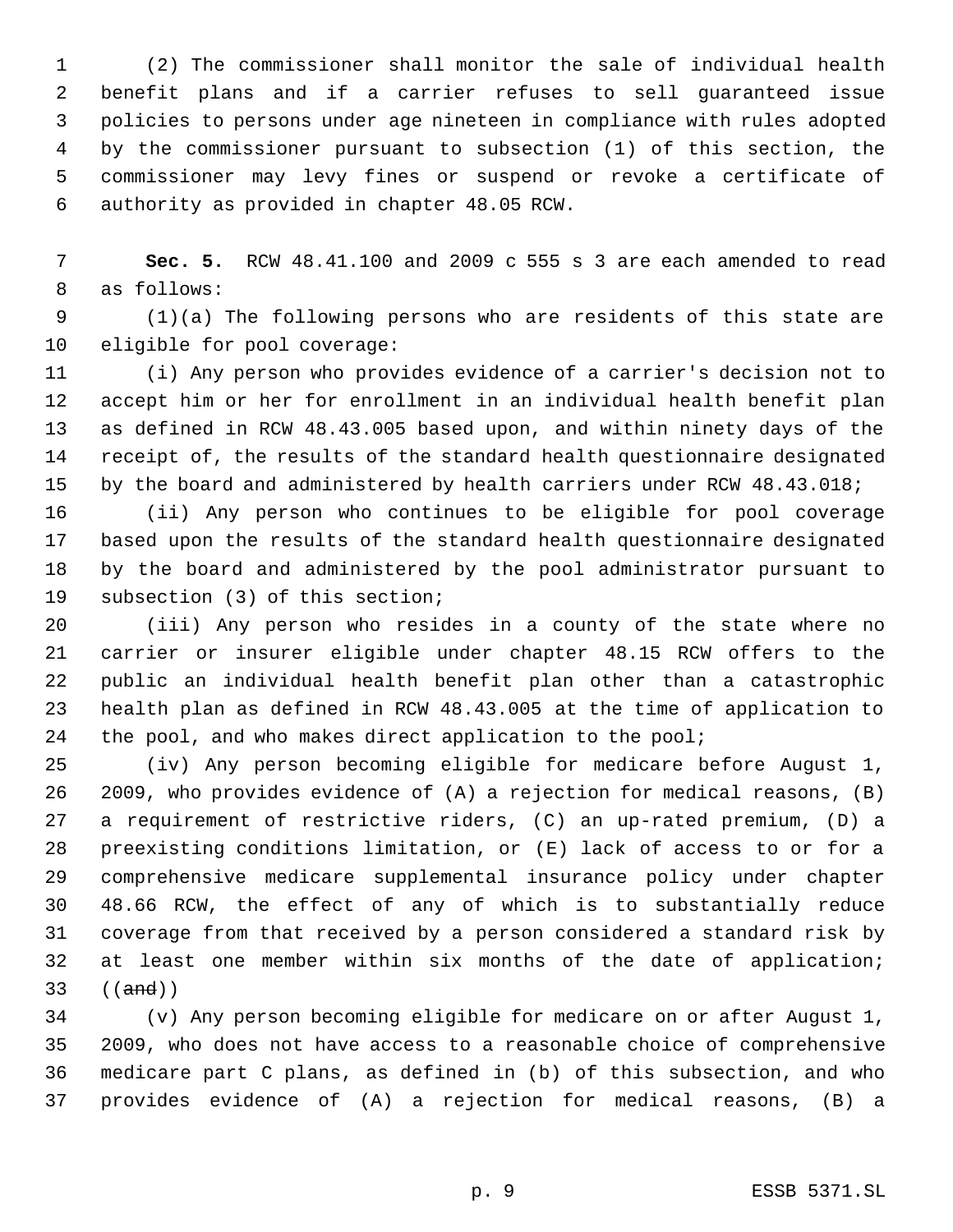requirement of restrictive riders, (C) an up-rated premium, (D) a preexisting conditions limitation, or (E) lack of access to or for a comprehensive medicare supplemental insurance policy under chapter 48.66 RCW, the effect of any of which is to substantially reduce coverage from that received by a person considered a standard risk by 6 at least one member within six months of the date of application; and

 (vi) Any person under the age of nineteen who does not have access to individual plan open enrollment or special enrollment, as defined in 9 RCW 48.43.005, or the federal preexisting condition insurance pool, at the time of application to the pool is eligible for the pool coverage.

 (b) For purposes of (a)(v) of this subsection (1), a person does not have access to a reasonable choice of plans unless the person has a choice of health maintenance organization or preferred provider organization medicare part C plans offered by at least three different carriers that have had provider networks in the person's county of residence for at least five years. The plan options must include coverage at least as comprehensive as a plan F medicare supplement plan combined with medicare parts A and B. The plan options must also provide access to adequate and stable provider networks that make up- to-date provider directories easily accessible on the carrier web site, and will provide them in hard copy, if requested. In addition, if no health maintenance organization or preferred provider organization plan includes the health care provider with whom the person has an established care relationship and from whom he or she has received treatment within the past twelve months, the person does not have reasonable access.

 (2) The following persons are not eligible for coverage by the pool:

 (a) Any person having terminated coverage in the pool unless (i) twelve months have lapsed since termination, or (ii) that person can show continuous other coverage which has been involuntarily terminated for any reason other than nonpayment of premiums. However, these exclusions do not apply to eligible individuals as defined in section 2741(b) of the federal health insurance portability and accountability act of 1996 (42 U.S.C. Sec. 300gg-41(b));

 (b) Any person on whose behalf the pool has paid out two million dollars in benefits;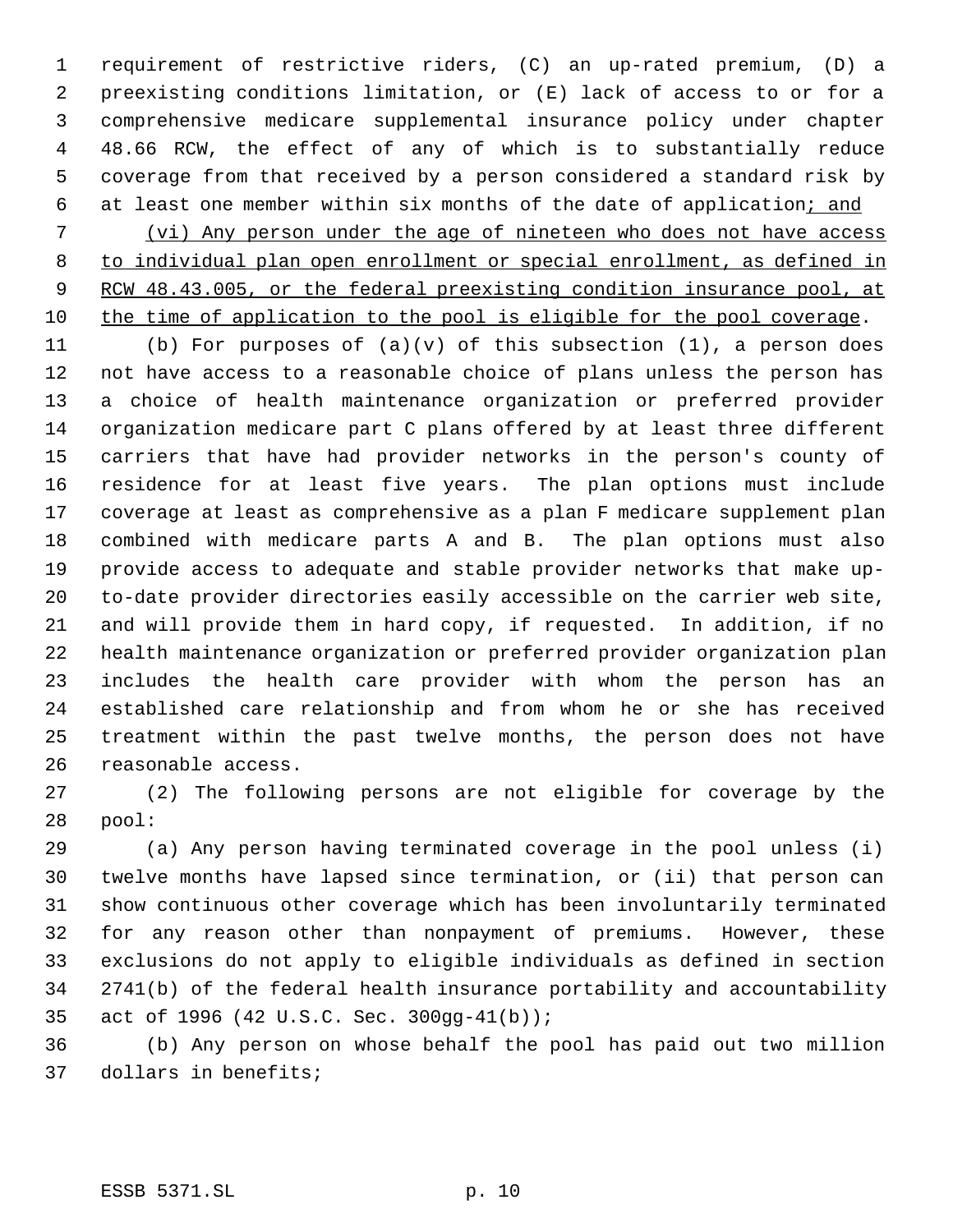(c) Inmates of public institutions and those persons who become eligible for medical assistance after June 30, 2008, as defined in RCW 74.09.010. However, these exclusions do not apply to eligible individuals as defined in section 2741(b) of the federal health insurance portability and accountability act of 1996 (42 U.S.C. Sec.  $300qq-41(b)$ ;

 (d) Any person who resides in a county of the state where any carrier or insurer regulated under chapter 48.15 RCW offers to the public an individual health benefit plan other than a catastrophic health plan as defined in RCW 48.43.005 at the time of application to the pool and who does not qualify for pool coverage based upon the results of the standard health questionnaire, or pursuant to subsection (1)(a)(iv) of this section.

 (3) When a carrier or insurer regulated under chapter 48.15 RCW begins to offer an individual health benefit plan in a county where no carrier had been offering an individual health benefit plan:

 (a) If the health benefit plan offered is other than a catastrophic health plan as defined in RCW 48.43.005, any person enrolled in a pool plan pursuant to subsection (1)(a)(iii) of this section in that county shall no longer be eligible for coverage under that plan pursuant to subsection (1)(a)(iii) of this section, but may continue to be eligible for pool coverage based upon the results of the standard health questionnaire designated by the board and administered by the pool administrator. The pool administrator shall offer to administer the questionnaire to each person no longer eligible for coverage under subsection (1)(a)(iii) of this section within thirty days of determining that he or she is no longer eligible;

 (b) Losing eligibility for pool coverage under this subsection (3) does not affect a person's eligibility for pool coverage under 30 subsection  $(1)(a)(i)$ ,  $(ii)$ , or  $(iv)$  of this section; and

 (c) The pool administrator shall provide written notice to any person who is no longer eligible for coverage under a pool plan under this subsection (3) within thirty days of the administrator's determination that the person is no longer eligible. The notice shall: (i) Indicate that coverage under the plan will cease ninety days from the date that the notice is dated; (ii) describe any other coverage options, either in or outside of the pool, available to the person; (iii) describe the procedures for the administration of the standard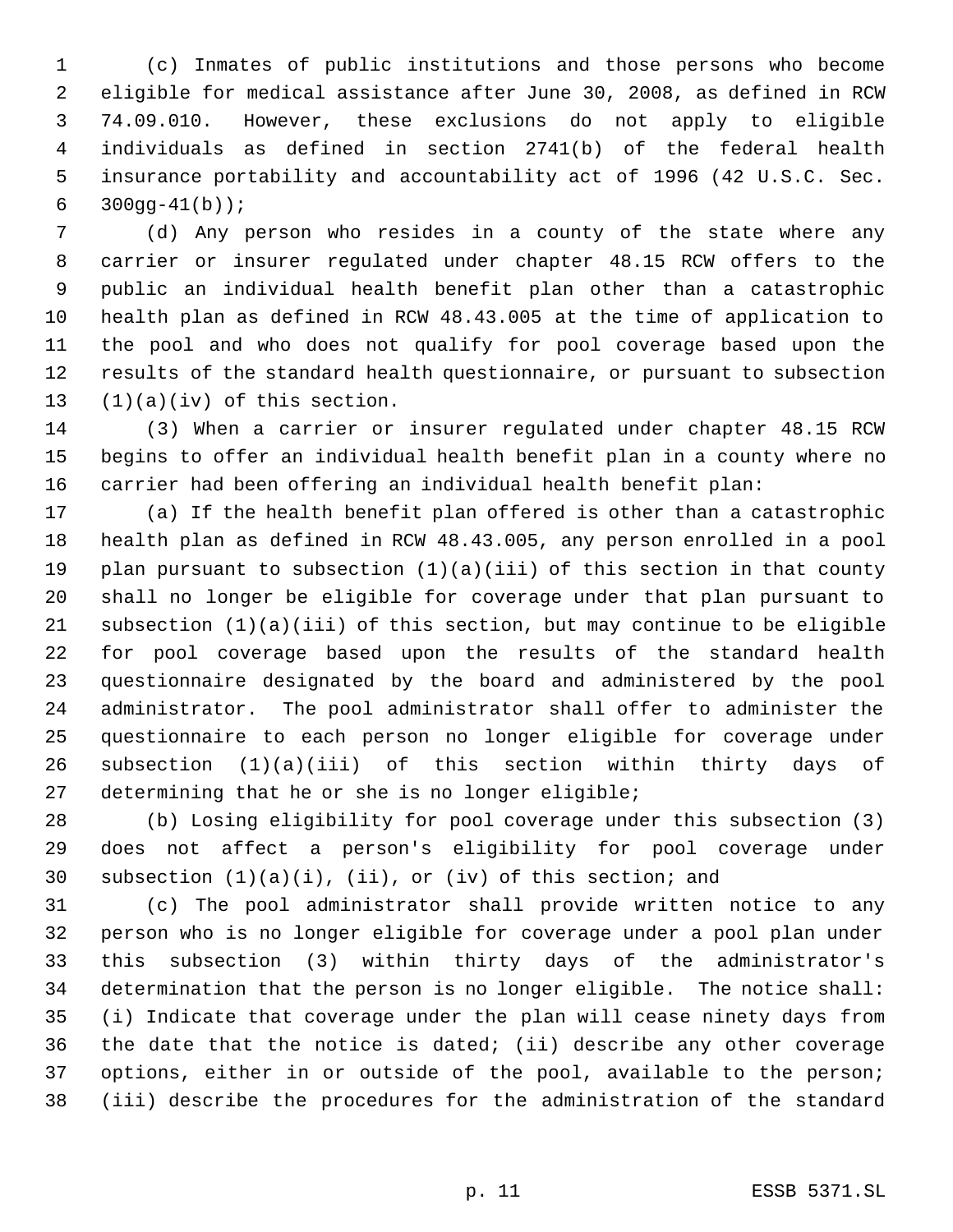health questionnaire to determine the person's continued eligibility for coverage under subsection (1)(a)(ii) of this section; and (iv) describe the enrollment process for the available options outside of the pool.

 (4) The board shall ensure that an independent analysis of the eligibility standards for the pool coverage is conducted, including examining the eight percent eligibility threshold, eligibility for medicaid enrollees and other publicly sponsored enrollees, and the impacts on the pool and the state budget. The board shall report the findings to the legislature by December 1, 2007.

 **Sec. 6.** RCW 48.41.110 and 2007 c 259 s 26 and 2007 c 8 s 5 are each reenacted and amended to read as follows:

 (1) The pool shall offer one or more care management plans of coverage. Such plans may, but are not required to, include point of service features that permit participants to receive in-network benefits or out-of-network benefits subject to differential cost shares. The pool may incorporate managed care features into existing plans.

 (2) The administrator shall prepare a brochure outlining the benefits and exclusions of pool policies in plain language. After approval by the board, such brochure shall be made reasonably available to participants or potential participants.

 (3) The health insurance policies issued by the pool shall pay only reasonable amounts for medically necessary eligible health care services rendered or furnished for the diagnosis or treatment of covered illnesses, injuries, and conditions. Eligible expenses are the reasonable amounts for the health care services and items for which benefits are extended under a pool policy.

 (4) The pool shall offer at least two policies, one of which will be a comprehensive policy that must comply with RCW 48.41.120 and must at a minimum include the following services or related items:

 (a) Hospital services, including charges for the most common semiprivate room, for the most common private room if semiprivate rooms do not exist in the health care facility, or for the private room if medically necessary, including no less than a total of one hundred eighty inpatient days in a calendar year, and no less than thirty days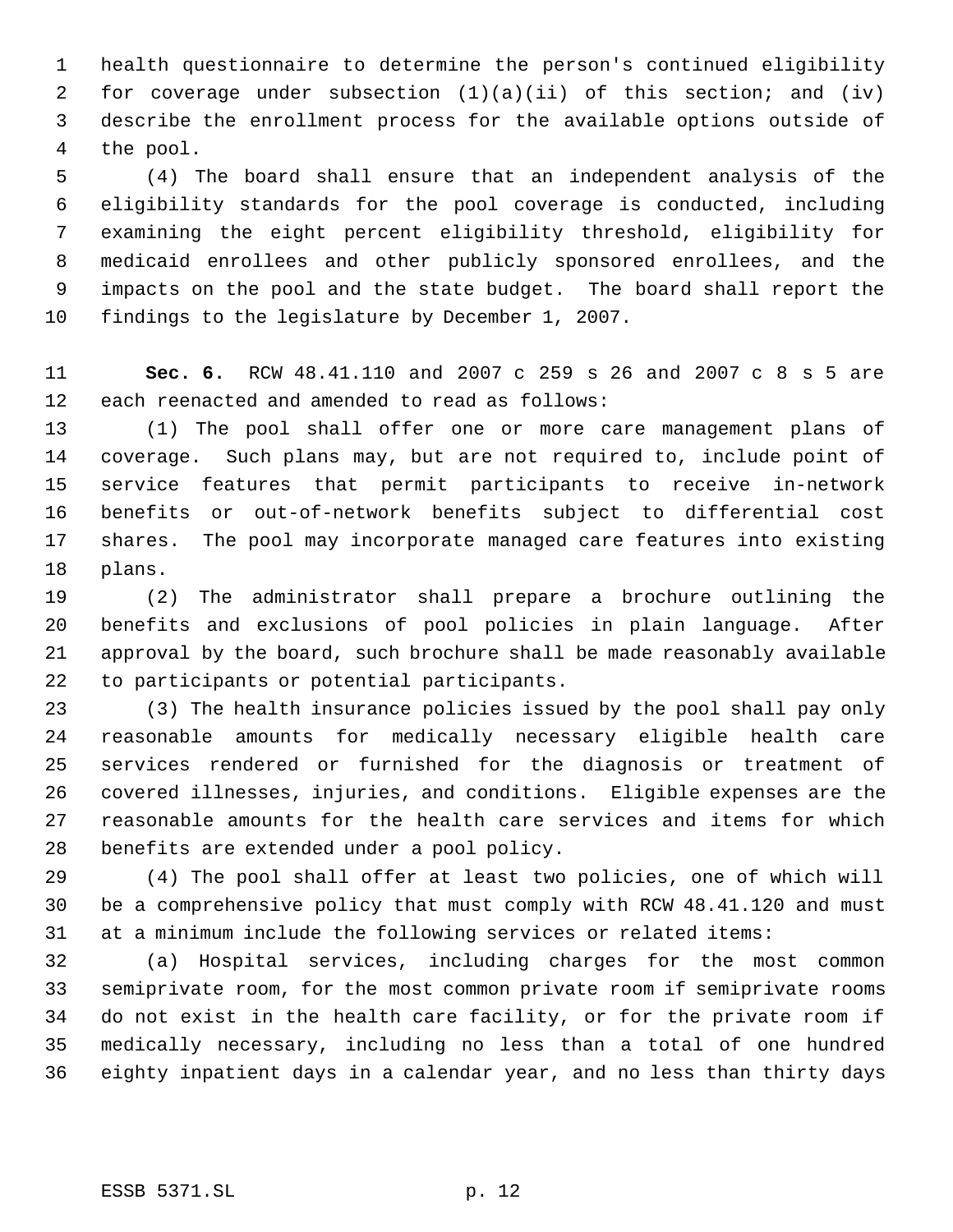inpatient care for alcohol, drug, or chemical dependency or abuse per calendar year;

 (b) Professional services including surgery for the treatment of injuries, illnesses, or conditions, other than dental, which are rendered by a health care provider, or at the direction of a health care provider, by a staff of registered or licensed practical nurses, 7 or other health care providers;

 (c) No less than twenty outpatient professional visits for the diagnosis or treatment of alcohol, drug, or chemical dependency or abuse rendered during a calendar year by a state-certified chemical dependency program approved under chapter 70.96A RCW, or by one or more physicians, psychologists, or community mental health professionals, or, at the direction of a physician, by other qualified licensed health care practitioners;

(d) Drugs and contraceptive devices requiring a prescription;

 (e) Services of a skilled nursing facility, excluding custodial and convalescent care, for not less than one hundred days in a calendar year as prescribed by a physician;

(f) Services of a home health agency;

 (g) Chemotherapy, radioisotope, radiation, and nuclear medicine therapy;

(h) Oxygen;

(i) Anesthesia services;

24 (j) Prostheses, other than dental;

 (k) Durable medical equipment which has no personal use in the 26 absence of the condition for which prescribed;

(l) Diagnostic x-rays and laboratory tests;

 (m) Oral surgery including at least the following: Fractures of facial bones; excisions of mandibular joints, lesions of the mouth, lip, or tongue, tumors, or cysts excluding treatment for temporomandibular joints; incision of accessory sinuses, mouth salivary glands or ducts; dislocations of the jaw; plastic reconstruction or repair of traumatic injuries occurring while covered under the pool; and excision of impacted wisdom teeth;

(n) Maternity care services;

 (o) Services of a physical therapist and services of a speech therapist;

(p) Hospice services;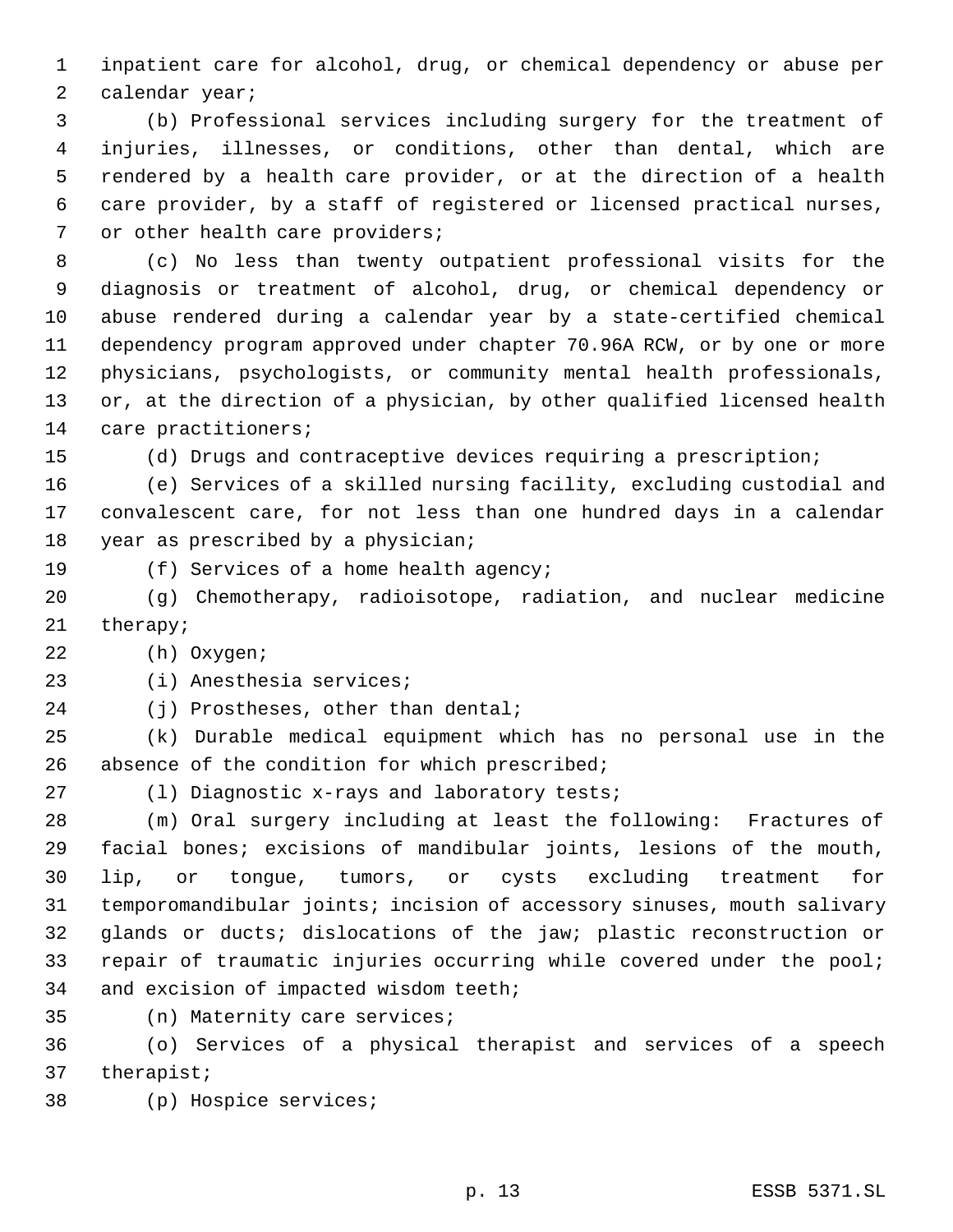(q) Professional ambulance service to the nearest health care facility qualified to treat the illness or injury;

(r) Mental health services pursuant to RCW 48.41.220; and

 (s) Other medical equipment, services, or supplies required by physician's orders and medically necessary and consistent with the diagnosis, treatment, and condition.

 (5) The board shall design and employ cost containment measures and requirements such as, but not limited to, care coordination, provider network limitations, preadmission certification, and concurrent inpatient review which may make the pool more cost-effective.

 (6) The pool benefit policy may contain benefit limitations, exceptions, and cost shares such as copayments, coinsurance, and deductibles that are consistent with managed care products, except that differential cost shares may be adopted by the board for nonnetwork providers under point of service plans. No limitation, exception, or reduction may be used that would exclude coverage for any disease, illness, or injury.

18 (7)(a) The pool may not reject an individual for health plan coverage based upon preexisting conditions of the individual or deny, exclude, or otherwise limit coverage for an individual's preexisting health conditions; except that it shall impose a six-month benefit waiting period for preexisting conditions for which medical advice was given, for which a health care provider recommended or provided treatment, or for which a prudent layperson would have sought advice or treatment, within six months before the effective date of coverage. The preexisting condition waiting period shall not apply to prenatal care services. The pool may not avoid the requirements of this section through the creation of a new rate classification or the modification of an existing rate classification. Credit against the waiting period shall be as provided in subsection (8) of this section.

 (b) The pool shall not impose any preexisting condition waiting period for any person under the age of nineteen.

 (8)(a) Except as provided in (b) of this subsection, the pool shall credit any preexisting condition waiting period in its plans for a person who was enrolled at any time during the sixty-three day period immediately preceding the date of application for the new pool plan. For the person previously enrolled in a group health benefit plan, the pool must credit the aggregate of all periods of preceding coverage not